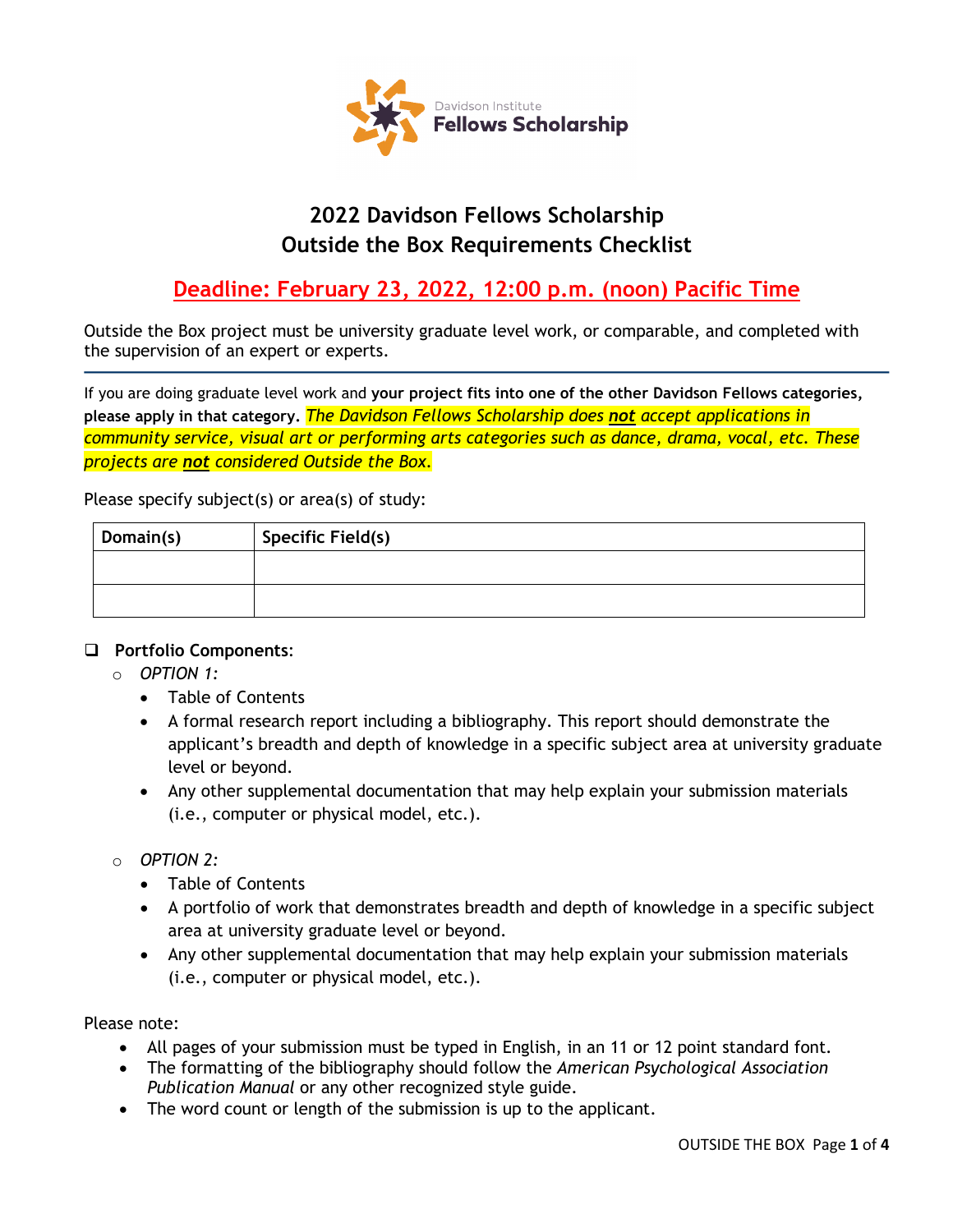

*Important*: Applications involving human subjects or live vertebrates are NOT eligible. *Important*: Applications involving human subjects or live vertebrates are NOT eligible.

Projects involving the following live invertebrates are eligible: C. elegans, Drosophila, Hydra. Projects involving the following live invertebrates are eligible: C. elegans, Drosophila, Hydra. Additionally, projects involving zebrafish no older than 168 hours post-fertilization are eligible. Additionally, projects involving zebrafish no older than 168 hours post-fertilization are eligible.

Tissue-related projects are eligible, if the applicant can demonstrate: Tissue-related projects are eligible, if the applicant can demonstrate:

- 1. the materials were collected for other purposes;<br>c
- 2. no embryos were sacrificed;
- 2. no embryos were sacrificed; 3. the student is collaborating with a qualified lead scientist; and  $\overline{3}$ . the student is collaborating with a qualified lead scientist, and  $\overline{3}$
- 4. the lead scientist provides to the Institute documented approval from a recognized 4. the lead scientist provides to the Institute documented approval from a recognized Institutional Review Board (IRB) or Scientific Review Committee (SRC). Institutional Review Board (IRB) or Scientific Review Committee (SRC).

Please submit documentation with the preliminary portion of the application which will be reviewed by Please submit documentation with the preliminary portion of the application which will be reviewed by the Davidson Institute for Talent Development, who, at its sole discretion, will determine the Davidson Institute for Talent Development, who, at its sole discretion, will determine eligibility. The Davidson Institute of Talent Development may, in its sole discretion, also require that other conditions<br>. be met before tissue-related projects will be further considered.

#### **Two Nominators Required**

Two individuals who are familiar with your work must each submit a Davidson Fellows Nominating Form. Family members/relatives may not serve as nominators.

Forms must be submitted directly by the nominator to the Davidson Institute on or before the submission deadline of February 23, 2022, 12:00 p.m. (noon) Pacific Time. Both nominators are required. Applications with missing Nominating Forms as of the February 23, 2022 deadline will be disqualified.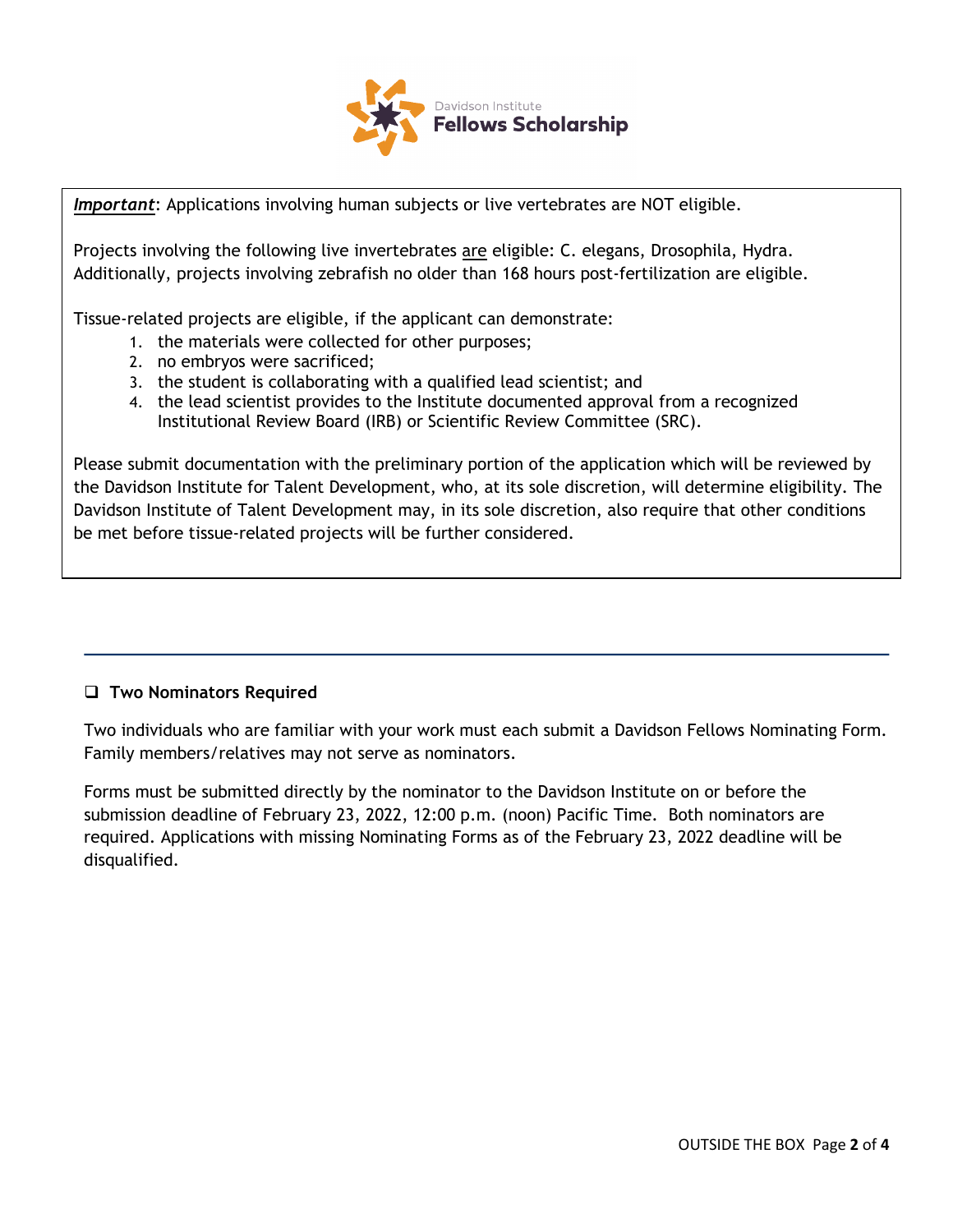

## **Attachments to the Davidson Fellows Application**

All attachments are to be completed by the applicant. The word count or length of the attachments is up to the applicant.

Note: Applicants in ALL categories must submit Attachments 1 through 3.

### **ATTACHMENT ONE: Process Essay**

- o **Part One**: Please answer the following questions:
	- What inspired you to pursue this work?
	- How much time (hours/days/months) did it take you to complete this work?
	- How did you organize the work that went into doing it?
	- What difficulties did you encounter and how did you handle them?
- o **Part Two**: Please answer the following questions:
	- Where was the work completed?
	- Who supervised your work? (Give names, titles, addresses, e-mail, and phone numbers)
	- What help have you received in doing this work?
	- List who helped you and what assistance he/she provided. (Please include individuals who offered equipment, ideas, critiques, materials, methodology, etc.)
- o **Part Three**: Please tell us how Covid-19 has impacted your work. Be candid! It is important for the judging panel to know how the pandemic shutdown affected your work.
	- Did Covid-related school/lab closures impact your research?
	- Have you been able to go back to school and/or lab? If not, where did/have you continue/d your work?
	- If the pandemic affected your research timeline, where do you think your research would be at this point had there not been a pandemic?
	- Did Covid impact your work in other ways?
	- If you have not been able to access your school/lab/other facilities and are submitting your project as it stood when your research locale was closed, please let us know.
	- Tell us about if or how you worked around Covid-related closures.
	- Is there anything else you'd like us to know?